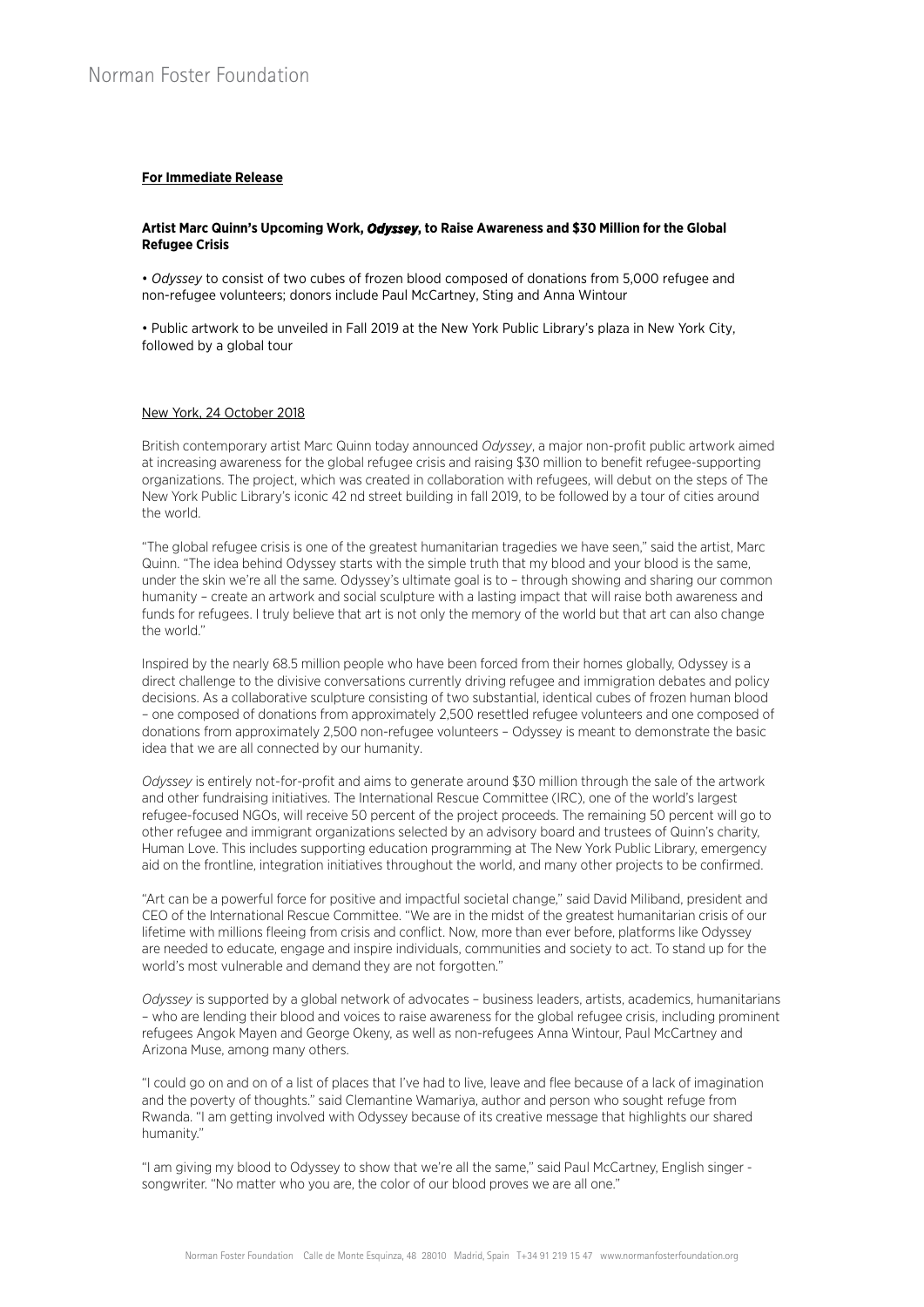Odyssey will debut in fall 2019 in New York City - a city built on immigration and the ideals of freedom, acceptance and diversity – at The New York Public Library, which since its inception has worked to make knowledge, education and opportunity accessible to all.

"We are in the midst of a global crisis: more than 65 million people displaced after being denied the opportunity to create lives for themselves in their homelands," said New York Public Library President Anthony W. Marx. "It is important that we call attention to this issue here in New York, a city built by waves of immigrants. Marc Quinn's Odyssey is a powerful, prominent statement, and we are proud to host it on the plaza of The New York Public Library, an institution that has stood for inclusiveness and opportunity for all for almost 125 years."

The two cubes of frozen blood will be publicly displayed in bespoke refrigeration units housed in a pavilion designed by renowned British architect Norman Foster with the Norman Foster Foundation.

"Art can raise issues of equality, non-equality, that has to be one of the functions of art," said Norman Foster, President of the Norman Foster Foundation. "The architectural challenge to create an environment that will work with the two frozen cubes of blood and be able to adapt to different locations and climates is also an environmental one. In a way, perhaps that diversity also highlights the diversity of the refugee crisis; it is not confined to one continent, to one kind of people. It's universal. We are all the same, under the skin, it's the same blood."

Following *Odyssey's* exhibition in New York City, the artwork will travel to cities around the world. At each location, *Odyssey* will provide a video platform for self-expression and storytelling. Using public spaces and outdoor media, each host city will become virtually populated with the stories of blood donors, transforming individuals into temporary citizens for the duration of the exhibition. While it is on display, refugee and non-refugee guides – indistinguishable from one another, except through interaction – will be present and engage with guests in order to create a public realm for engaging with the artwork and its meaning.

For more information on *Odyssey*, including how to get involved or donate, and to view testimonials from blood donors, please visit www.bloodcube.org and follow Odyssey on Twitter at, Instagram and on Facebook. Be a part of the conversation using #ourblood

## **Marc Quinn**

Marc Quinn is one of the leading artists of his generation. His sculptures, paintings and drawings explore the relationships between art and science, man and nature, the human body, and the perception of beauty. His work also connects frequently and meaningfully with art history, from modern masters right back to antiquity.

Learn more about Marc Quinn at www.marcquinn.com and follow Marc on Twitter, Instagram and Facebook.

## **Human Love**

Human Love is a UK charity established by Marc Quinn to enable the realization of Odyssey and facilitate Quinn's broader charitable efforts. Human Love's board of trustees will identify a range of charitable, refugee-focused initiatives as beneficiaries of 50 percent of the funds Odyssey raises through the full sale price of the artwork and all the proceeds of the fundraising events.

# **International Rescue Committee**

The International Rescue Committee responds to the world's worst humanitarian crises, helping to restore health, safety, education, economic wellbeing, and power to people devastated by conflict and disaster. Founded in 1933 at the call of Albert Einstein, the IRC is at work in over 40 countries and 25 offices across the U.S. helping people to survive, reclaim control of their future, and strengthen their communities.

Learn more at www.rescue.org and follow the IRC on Twitter & amp; Facebook.